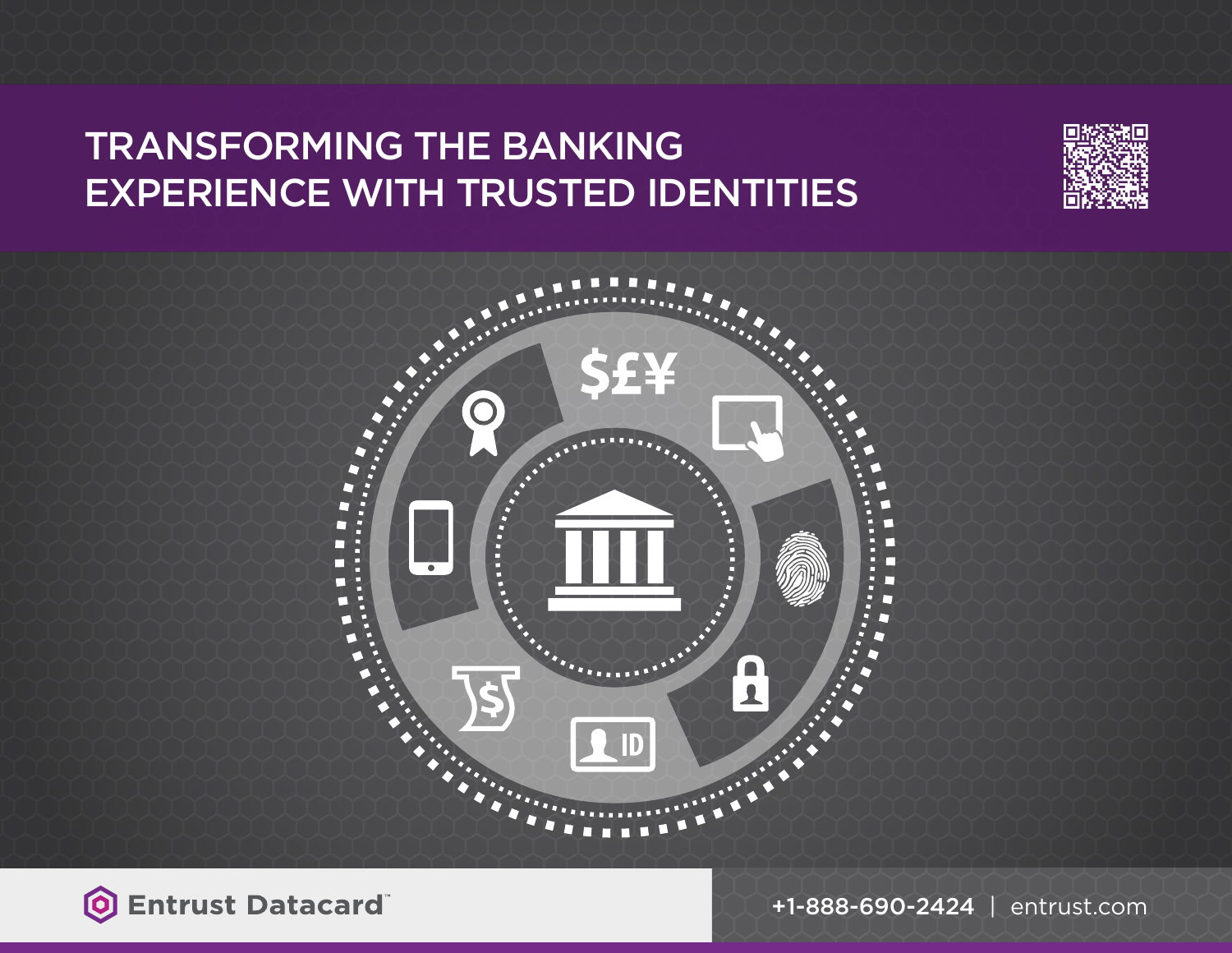## **Table of contents**

Challenges Facing Financial Institutions Page 3

Identity: The Foundation of the Omni-Channel Experience Page 6

1

2

3

4

5

6

Transforming the Customer Experience with Mobile Identities Page 10

Envisioning the Seamless Experience of Mobile Identity Page 11

Mobile Identity: Anchoring Your Disruptive Innovation Page 21

Leveraging Mobile Identity to Drive Innovation Page 22

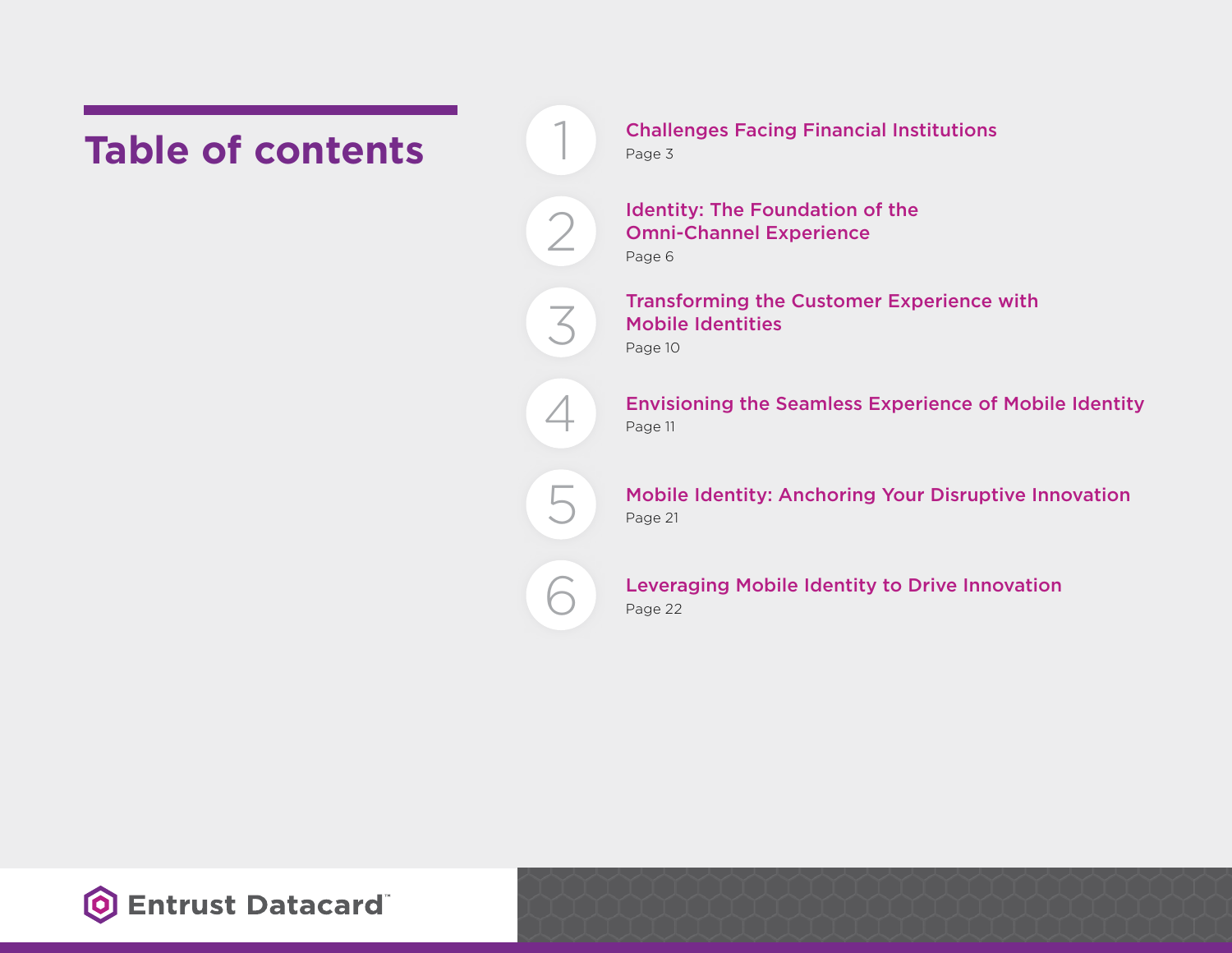### Transforming the Banking Experience WITH TRUSTED IDENTITIES



#### **Solution** Entrust Datacard<sup>®</sup>

## **Challenges Facing Financial Institutions**

"Consumers now interact with banks 15-20 times per month, up 3-4 times in the pre-digital era." – NETFINANCE

Financial Institutions need to start rethinking how they interact with their consumers. Today's FIs face a breadth of consumer demands, competitive threats and security and fraud risks. While it's easy for financial institutions to overlook consumers' user experiences in favor of security, the fact is that consumers are seeking richer, more gratifying digital banking experiences, and they will go to the competitor that offers simplicity as well as security.

#### "An average company hears from less than 5% of its unhappy customers."

– RUBY NEWELL‑LEGNERT

Acquiring and retaining consumers in a fiercely competitive marketplace flooded with waves of non-traditional players — requires a consumer-centric digital strategy. The key enabler for an effective digital strategy is trusted identity. With a single trusted identity, consumers can move freely between banking channels and access online services, mobile apps and bring efficiency to ATM, self-service, and in-branch experiences.

Digital banking is nothing new — online banking has been around since the late 1980s, and even mobile banking is more than 15 years old. The real frontier is interconnecting these digital channels with the modern branch location to create a seamless omni-channel consumer experience — empowering both retail and commercial banking customers with the choice of transacting whenever and wherever it is most convenient.

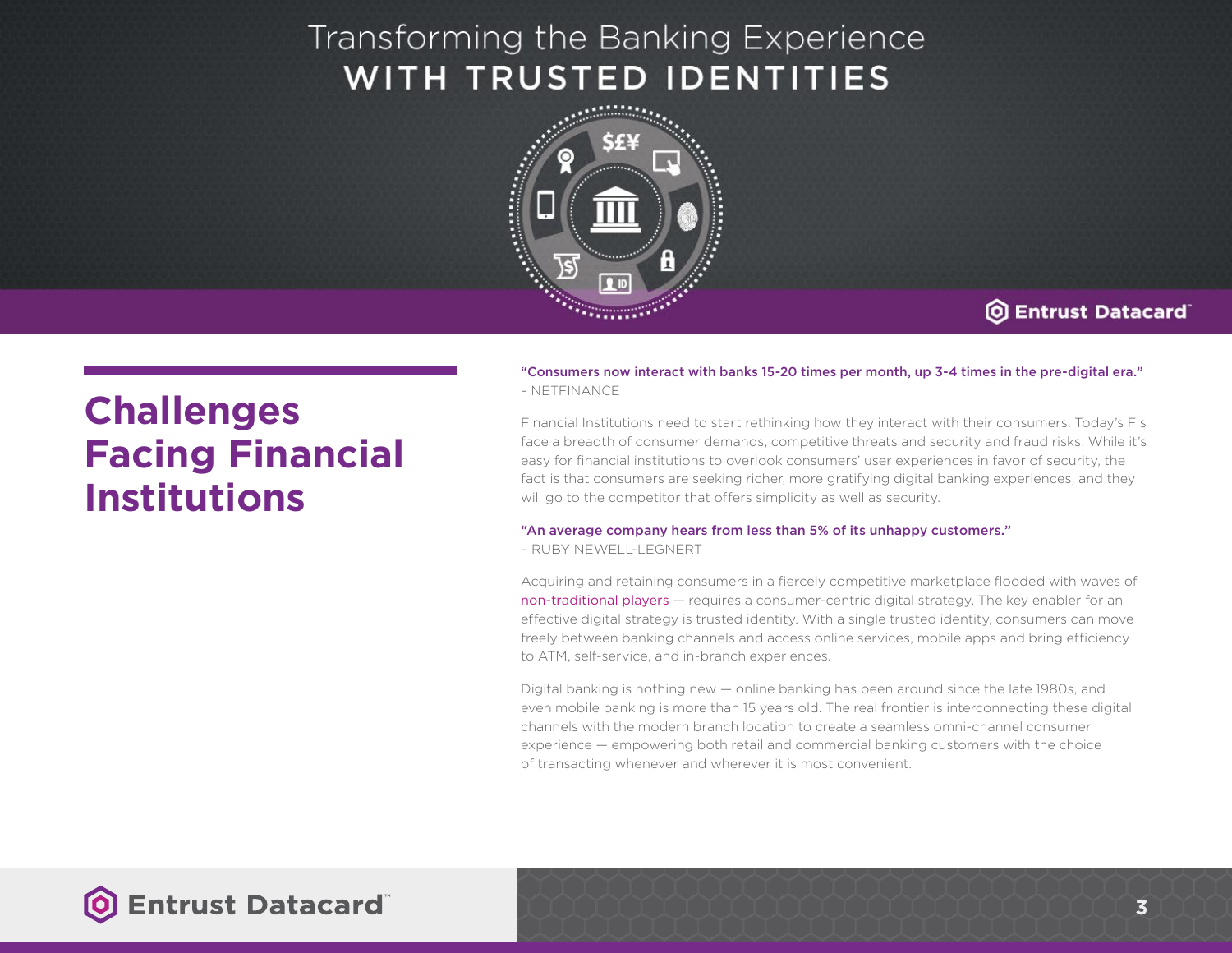### Disruptors in the Digital Marketplace

Clearly, the advent of online and mobile commerce has transformed how we interact with our banks. Rather than visiting a branch or ATM to deposit a check, pay a bill, or transfer money to friends or family, our mobile phones have become a virtual ATM in our hands. Rather than visiting retail stores across town, we browse from the convenience of our tablets experiencing unprecedented choice, convenience and price advantages.

In our increasingly interconnected world, consumer expectations for seamless, anywhere anytime services continue to drive rapid innovation. Instead of leveraging a convenient consumer experience as an accessory to a product or service, forward-thinking businesses like Uber and Airbnb are winning on that convenient experience alone. These leaders are creating consumer experiences that fully deliver on instant connections, convenient anywhere anytime services and the ability to move seamlessly from digital transactions into a real-world experiences using the one device that everyone knows and loves.

As observed by The Financial Brand, this "Uberization" of industries has brought us to an intriguing point:

- **O** The world's biggest taxi company (Uber) owns no vehicles.
- **o** The world's largest lodging provider (Airbnb) owns no real estate.
- **O** The world's largest retailer (Alibaba) has no inventory.
- **O** The world's most popular media company (Facebook) creates no content.

These disruptors have effectively cut out the middleman, building success on an exceptional consumer experience that instantly puts a wealth of goods and services at consumer fingertips.

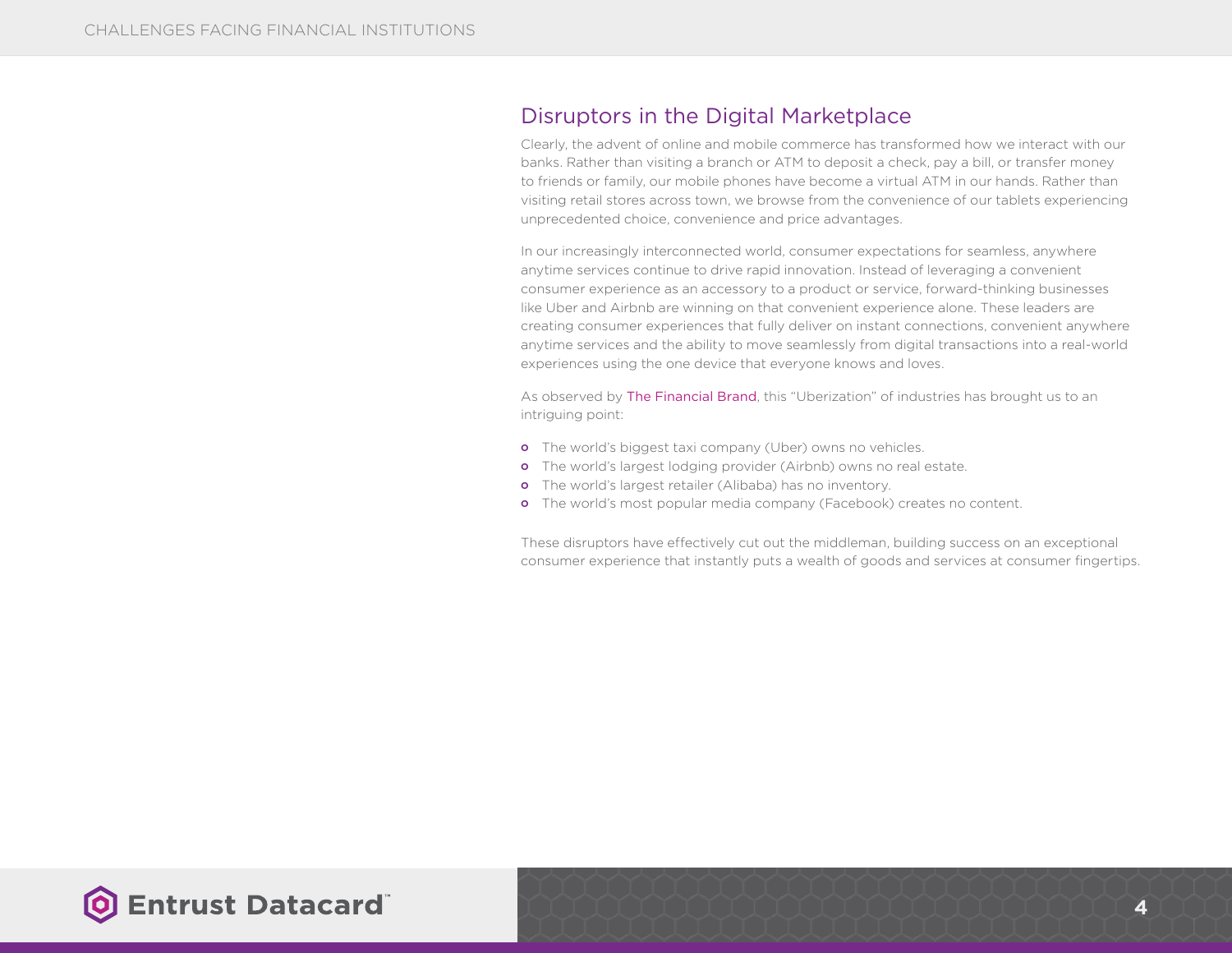### A Growing Threat for Financial Institutions

#### What does this mean for financial institutions? [According to Goldman Sachs analysts](http://www.economist.com/news/special-report/21650290-financial-technology-will-make-banks-more-vulnerable-and-less-profitable-it),

non‑traditional digital banking "startups" are already jeopardizing around \$4.7 trillion of the financial services industry's business. Today's financial consumers care less and less about the end products — high-return deposit accounts or low-rate loans — and more and more about the simplicity, convenience and empowerment of the omni-channel consumer experience.

While most in the financial industry is aware of the importance of moving toward this omni-channel experience, this has traditionally been seen as a strategy for adding value to existing financial products and services. The threat of "Uberization" changes this from an added-value strategy to an essential priority of survival. A [2015 survey](https://www.accenture.com/us-en/insight-consumer-banking-survey.aspx) of millennial financial consumers found that two out of three feel that bank's digital services are somewhat or not at all seamless. Financial institutions must beat these start-ups at their own game, getting ahead of the innovation curve by instantly connecting consumers with mobile-optimized services, enabling anytime-anywhere transactions and delivering the convenience of a truly friction-free experience as they move between the mobile, online and in-branch worlds.

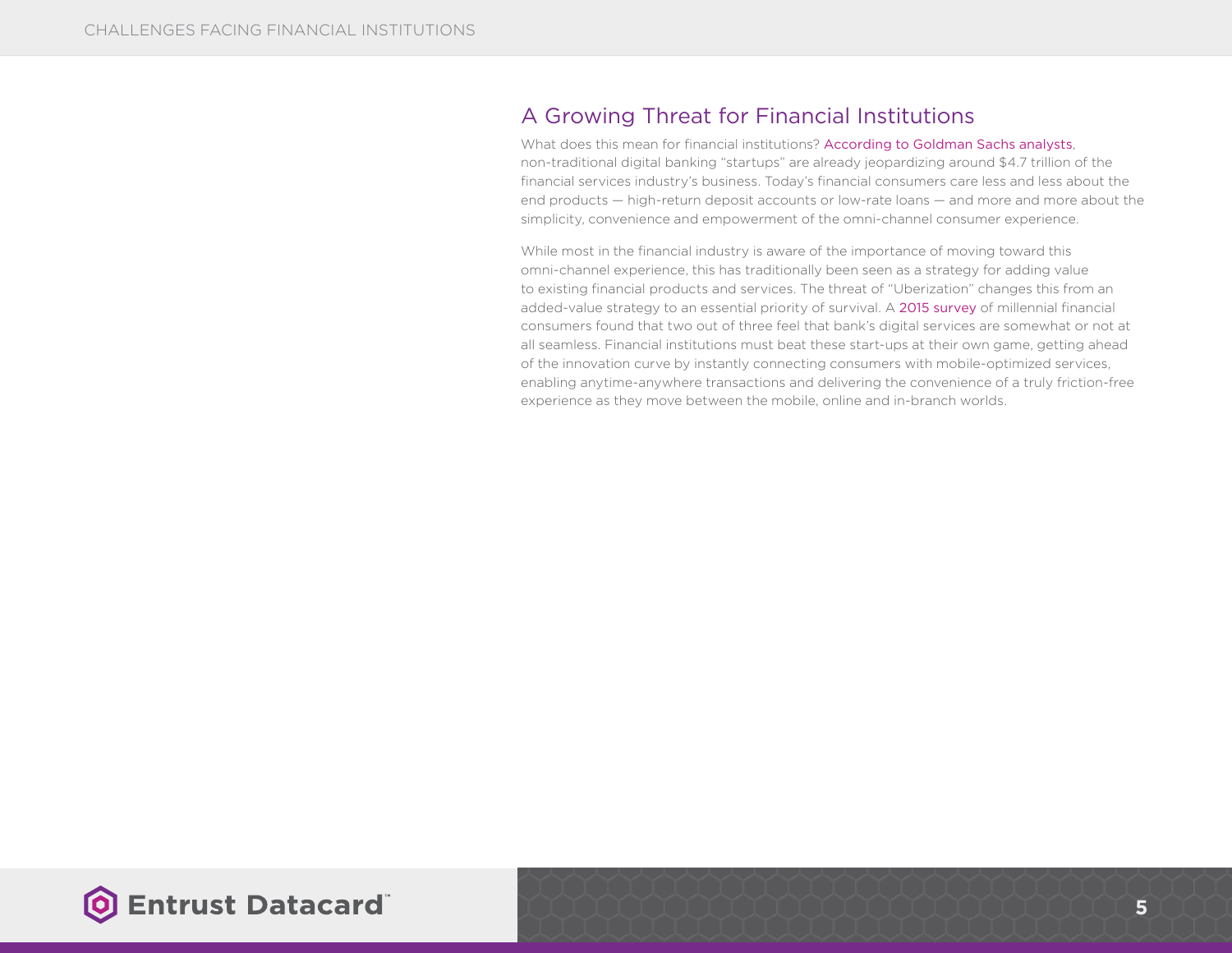

## **Identity: The Foundation of the Omni‑Channel Experience**

Mobile banking is more than 15 years old. The real frontier for today's financial institutions is interconnecting digital channels with the modern branch location to create a seamless omnichannel consumer experience — empowering both retail and commercial banking customers with the choice of transacting through whichever channel is most convenient. The core of this challenge: authenticating identity. Financial institutions must work toward a single powerful credential that gives consumers seamless access to multiple channels (online, mobile, POS, ATM, etc.) and acts as a multi-functional tool for accessing information, verifying transactions, signing or approving contracts and more.

### Omni Channel Use Cases

Your customers want to move freely between channels, including online, mobile and in-branch experiences. Our authentication solutions give them this freedom and allow them to access it all with a single trusted identity - no usernames, no passwords, and no hassle.

Mobile Banking Access. The mobile banking experience is similar to accessing a standard mobile app - only more secure. Customers simply sign on using a PIN or biometric. In the background, a strong digital identity and adaptive authentication verify both user and device identity.

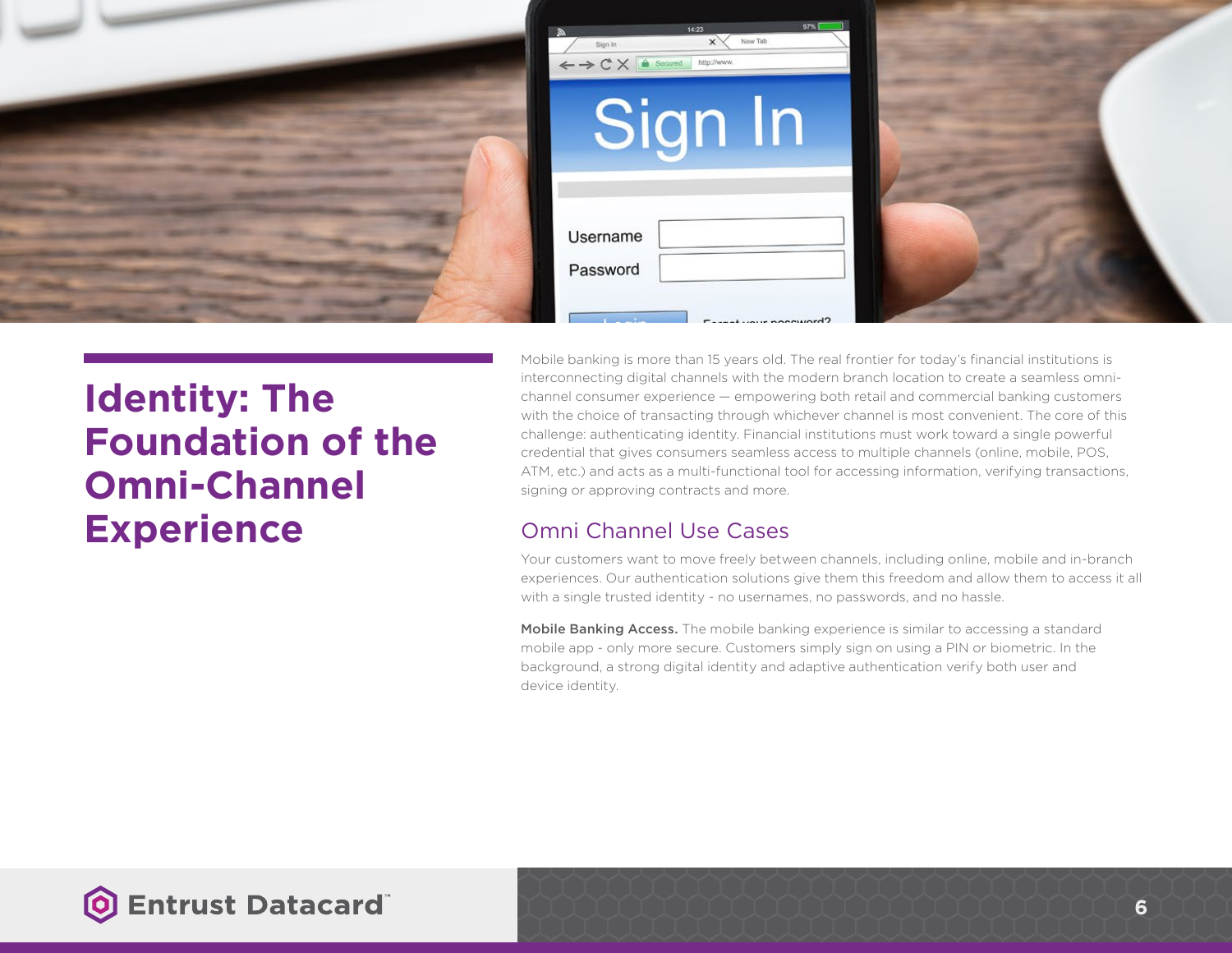

**Online Banking Access.** Eliminating passwords for online banking access, creates a more enjoyable user experience as well as mitigating significant security vulnerabilities. With our authentication solutions, a push notification is sent to the customer's phone to authenticate their identity, which enables them to log into their account-clean, simple and secure.

Full Omni-Channel Access. Mobile banking is more than 15 years old. The real frontier is interconnecting these digital channels with the modern branch location to create a seamless omni‑channel customer experience - empowering both retail and commercial banking customers with the choice of transacting through whichever channel is most convenient. The core of this challenge: authenticating identity. Financial institutions must work toward a single powerful credential that gives customers seamless access to multiple channels (online, mobile, POS, ATM, etc.) and acts as a multi-functional tool for accessing information, verifying transactions, signing or approving contracts and more.

As your digital strategy evolves, customers will be able to use their mobile identities to access ATMs, self-service kiosks and even to authenticate call center and in-branch interactions, in both branches or other remote locations.

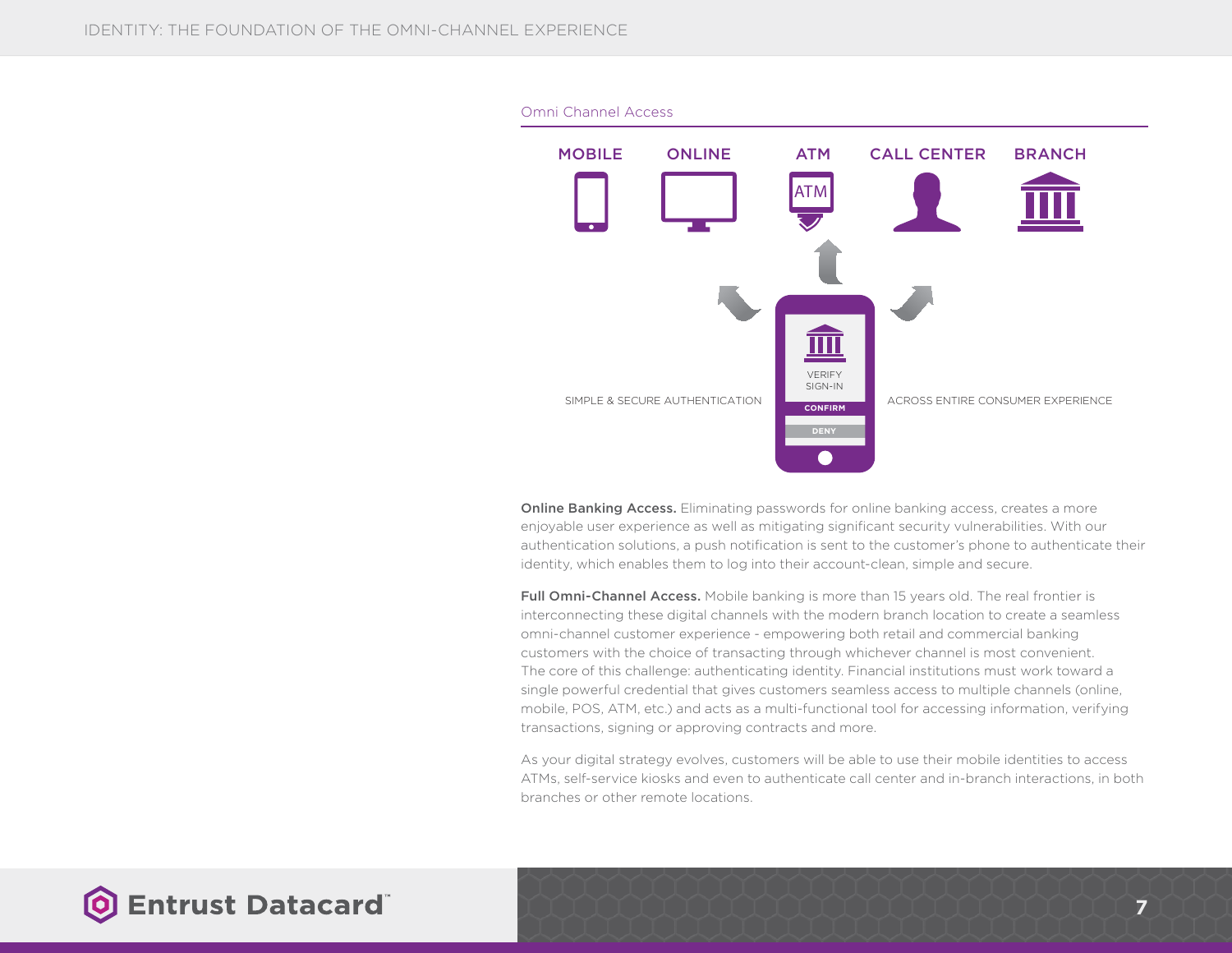### Traditional Credentials Cannot Keep Up

In a world of accelerating connectivity, where consumers expect to move from online to mobile channels and interchange between multiple connected devices (laptops, tablets, smartphones and more), both the security and convenience of each digital interaction hinges on fast and effective authentication of the identity of both the connected device and the user behind that device. Traditional credentials simply cannot keep up:

- **O** Usernames: Poorly concealed; easily guessed
- **o** Passwords: Simple passwords are easy to guess, but even the most complex passwords can be cracked with today's sophisticated techniques and tools
- **O** Secret Questions: Hard for legitimate users to remember and easy for criminals to research online
- **O** Payment Card Numbers: Magnetic stripe numbers can be skimmed; chip card numbers can still be stolen and used online
- **O** CVVs: Numbers are static and can be easily obtained, making them a poor security measure for card-not-present fraud
- **o** One-Time Passcodes: Complicate the user log-in experience, add the burden of carrying hardware tokens and are susceptible to advanced malware attacks

In essence, consumers are attracted to convenience — but retained with security. A [recent](http://blog.ebiquity.com/2015/06/2015-makovsky-wall-street-reputation-study-research-conducted-by-ebiquity)  [survey](http://blog.ebiquity.com/2015/06/2015-makovsky-wall-street-reputation-study-research-conducted-by-ebiquity) of financial consumers found that 68 percent said they would switch financial institutions to obtain more convenient digital channels. But they will just as quickly jettison a convenient experience when it proves unreliable and insecure, as that same study found that that 73 percent of consumers said they would likely switch their financial institution following a breach of their personal or financial information.

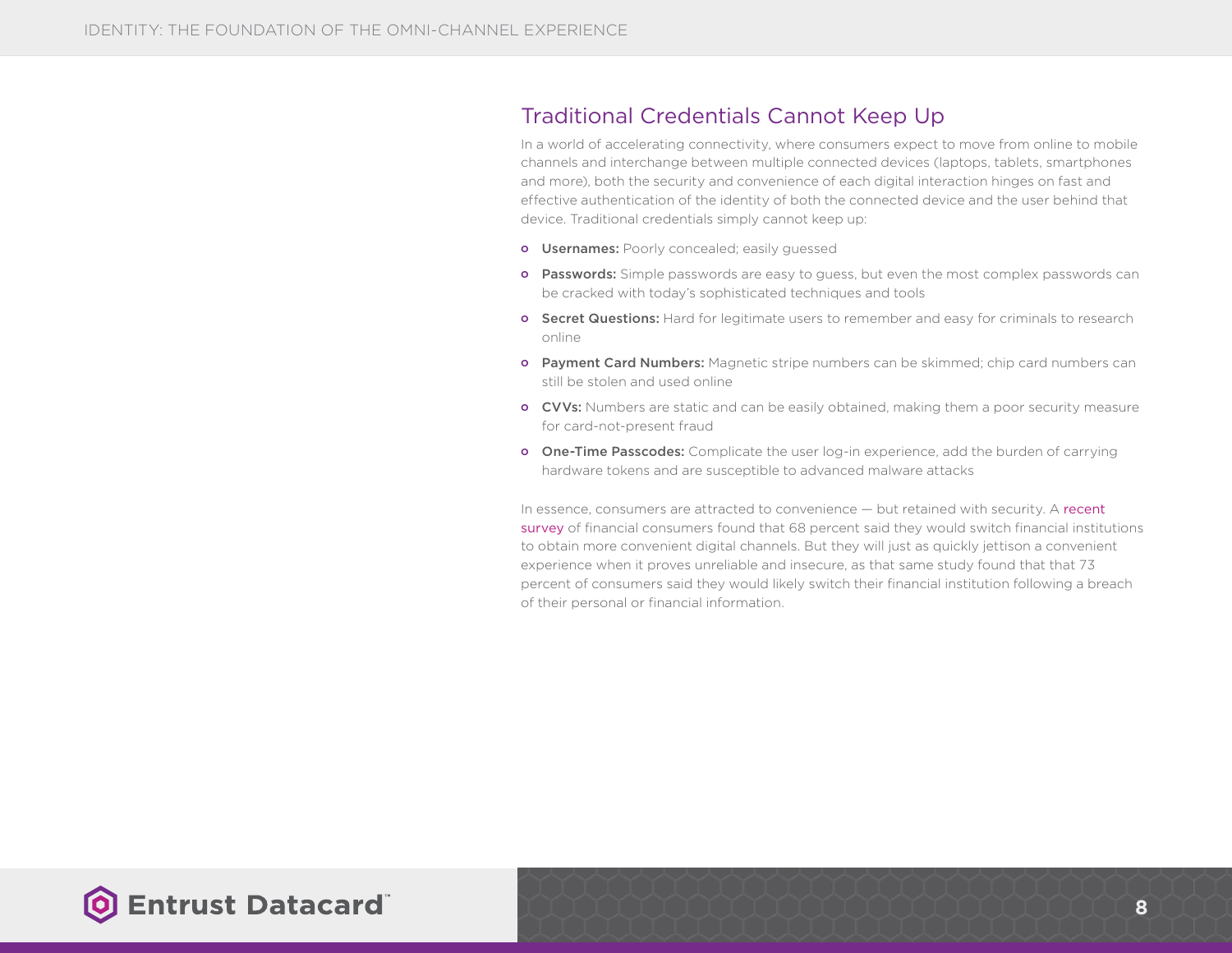As financial institutions work to deliver this upfront convenience and back-end security, traditional credentials are failing on both accounts. For customers, managing countless credentials of varying types across devices, channels and providers is far from seamless — and often a downright hassle. This lack of convenience undercuts the core value of the omni-channel experience, defeating seamlessness before the experience has even begun. Difficult identity authentication leads to abandoned transactions and fewer interactions — and as loyalty and stickiness fades, consumers defect to competitors in search of a better experience.

In addition to the threat of lost consumer loyalty, the hassle of managing multiple credentials leads many consumers into "workaround" behaviors that seriously compromise the security of a financial institution. From using common passwords and patterns to sharing tokens, these "workarounds" open the door for identity theft, data breaches and other cybercrime. With cybercrime growing in frequency and sophistication — and with the shift to EMV payment cards pushing more fraudsters to digital channels — financial institutions are hesitant to expose themselves to additional risks of rolling out new, more convenient digital offerings. They know that, in the event of a breach, the loss of consumer trust will negate any gained consumer convenience.

### A Powerful Solution Emerging

With consumer lifestyles increasingly centered on mobile devices, forward-thinking financial institutions are now seeing the vast potential of a relatively obvious identity solution: If mobile transactions are the growing core of the consumer's omni-channel experience, why not make the mobile device the core of a powerful identity solution?

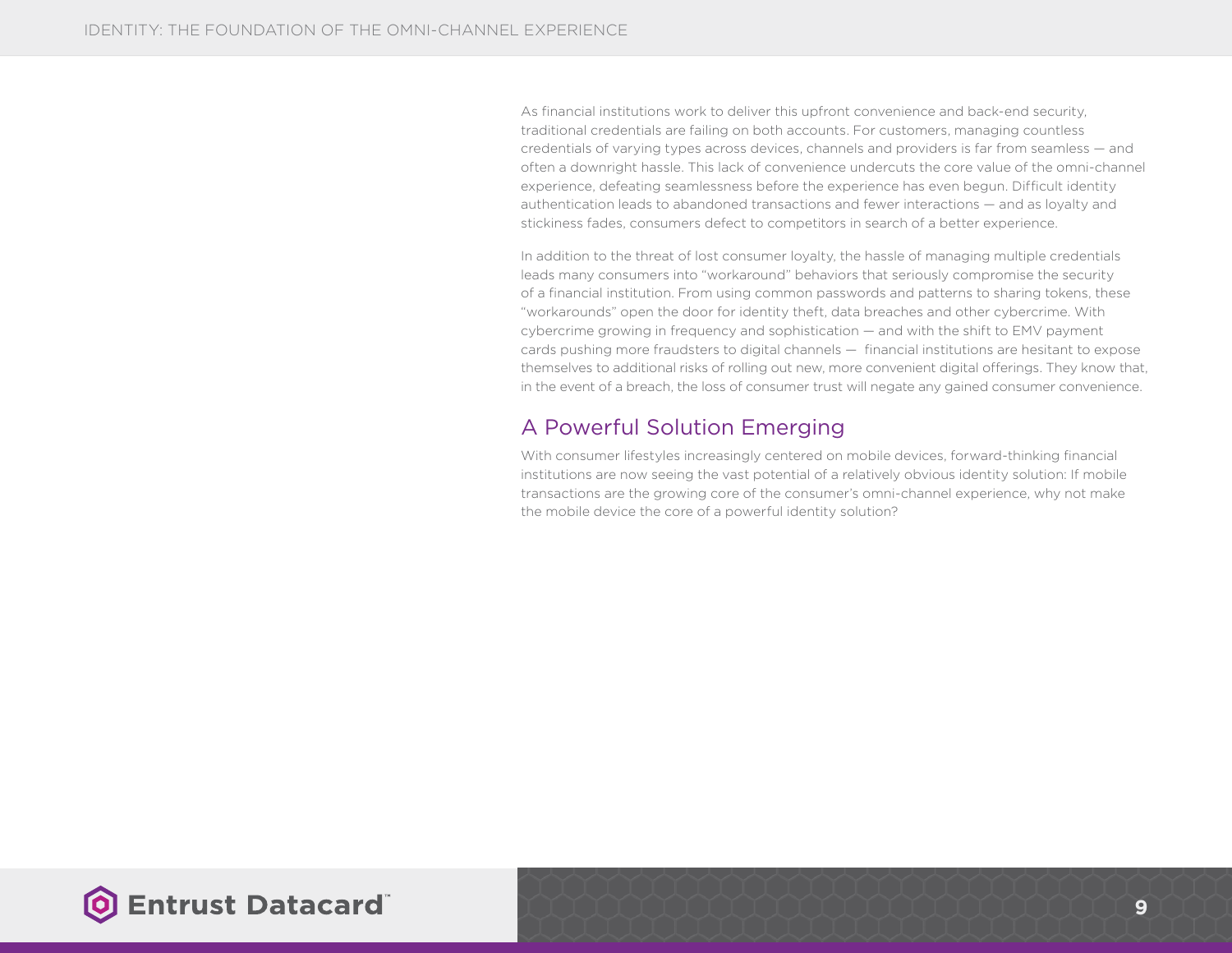

## **Transforming the Customer Experience with Mobile Identities**

Mobile identity is rapidly emerging as an effective solution for empowering the friction-free experience consumers desire, paving the way for new digital services to be introduced while providing the necessary security to combat sophisticated cyber threats in today's complex digital ecosystems. The following pages consist of the key benefits of a mobile identity solution.

### The Convenience of Mobile Identity

Consumers love their smartphones. They carry them everywhere. Embedding a trusted identity within this already popular device puts an identity authentication solution conveniently at consumers' fingertips, eliminating the need to tote additional credentials or tokens along with them. And, because consumers increasingly conduct essential transactions via mobile channels, a trusted mobile identity enables them to access all of their digital channels and conduct digital transactions with a single, intuitive credential — enabling a truly seamless experience.

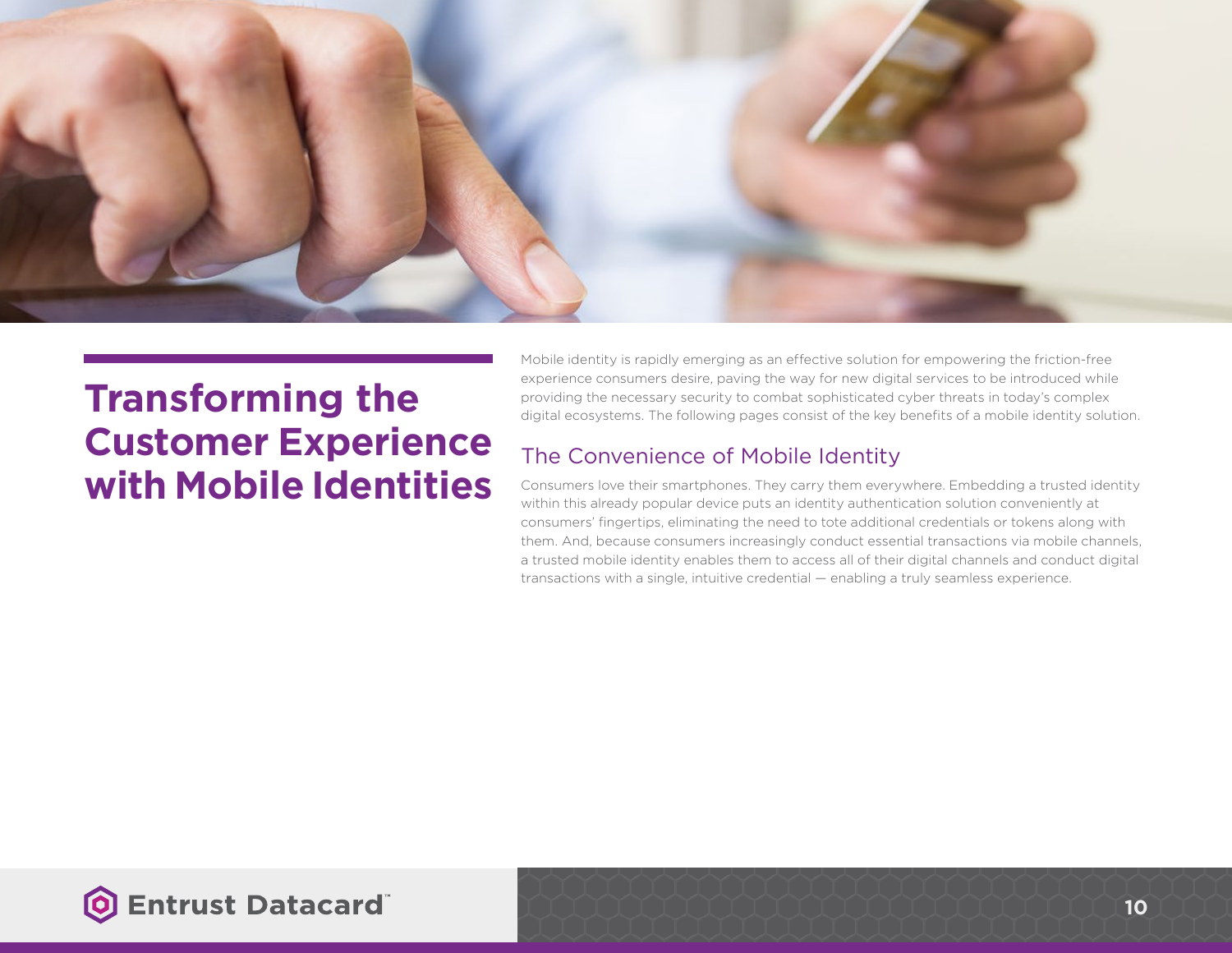

## **Envisioning the Seamless Experience of Mobile Identity**

Seeing the full potential of mobile identity requires envisioning how trusted identities act as the foundation of consumer experience transformation.

Implementing trusted identity provides a range of benefits including frictionless access to services, building trust through simple to use transaction security and differentiating from competitors to delight customer and grow market share.

One Identity — Many benefits



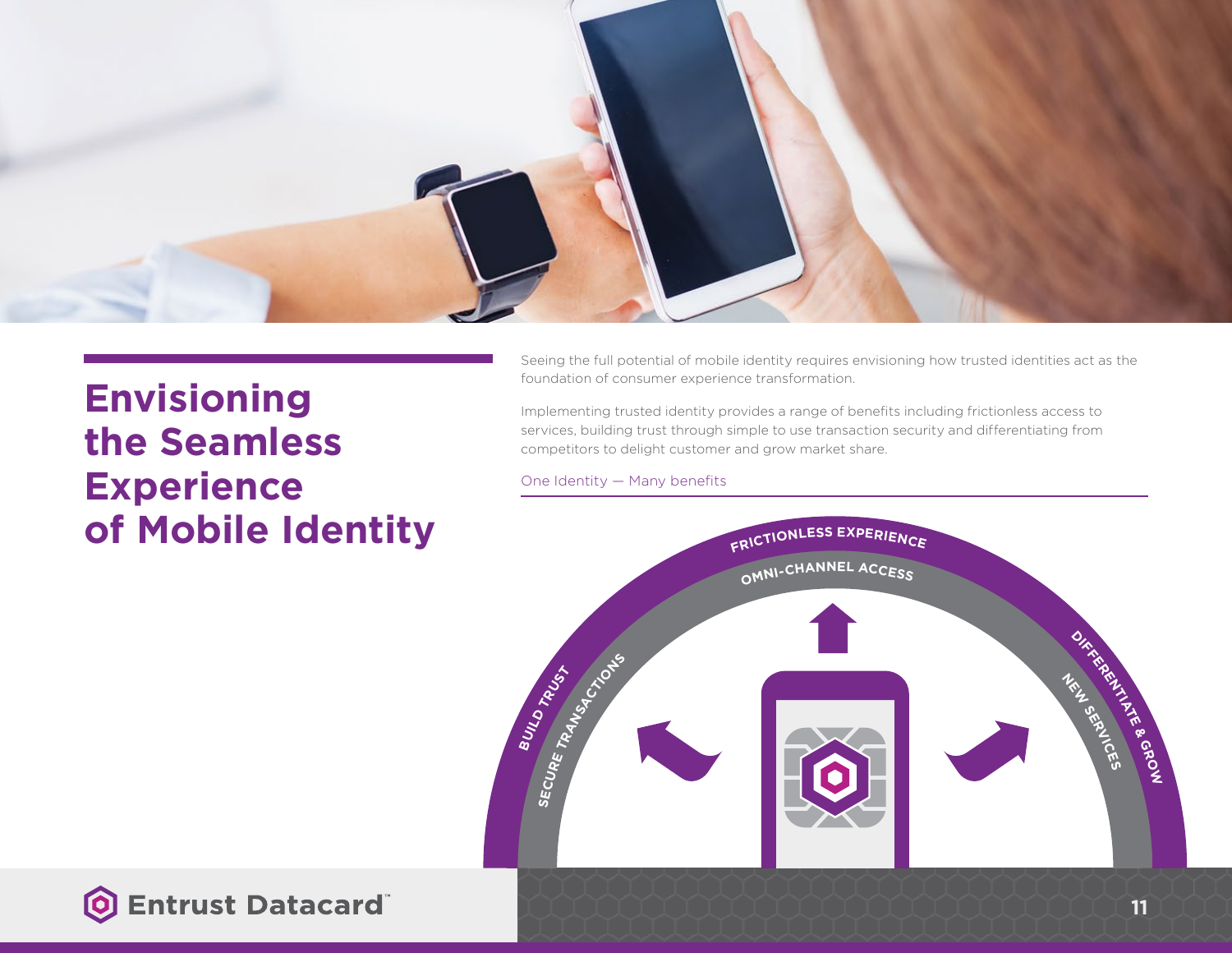

### Trusted Identities Start with Your Mobile Banking Application

Where and how the trusted identity resides is important. At Entrust we believe banks and other consumer facing organization want to augment the value and use of their own mobile application and not introduce a new (identity application) that may be less desirable for the customer ( 2 apps to manage ).

Banks can embed trusted identities into their mobile application using a SDK. The SDKs provide access to the full suite of IdG Mobile features and can be used for a number of use cases.With identity built right into the mobile banking application – security / access can become virtually transparent to the use as this identity can be used in the background without the need for users to enter OTP codes or remember passwords and challenge questions and answers ( KBA – knowledge based authentication).

# Directly Into Your App

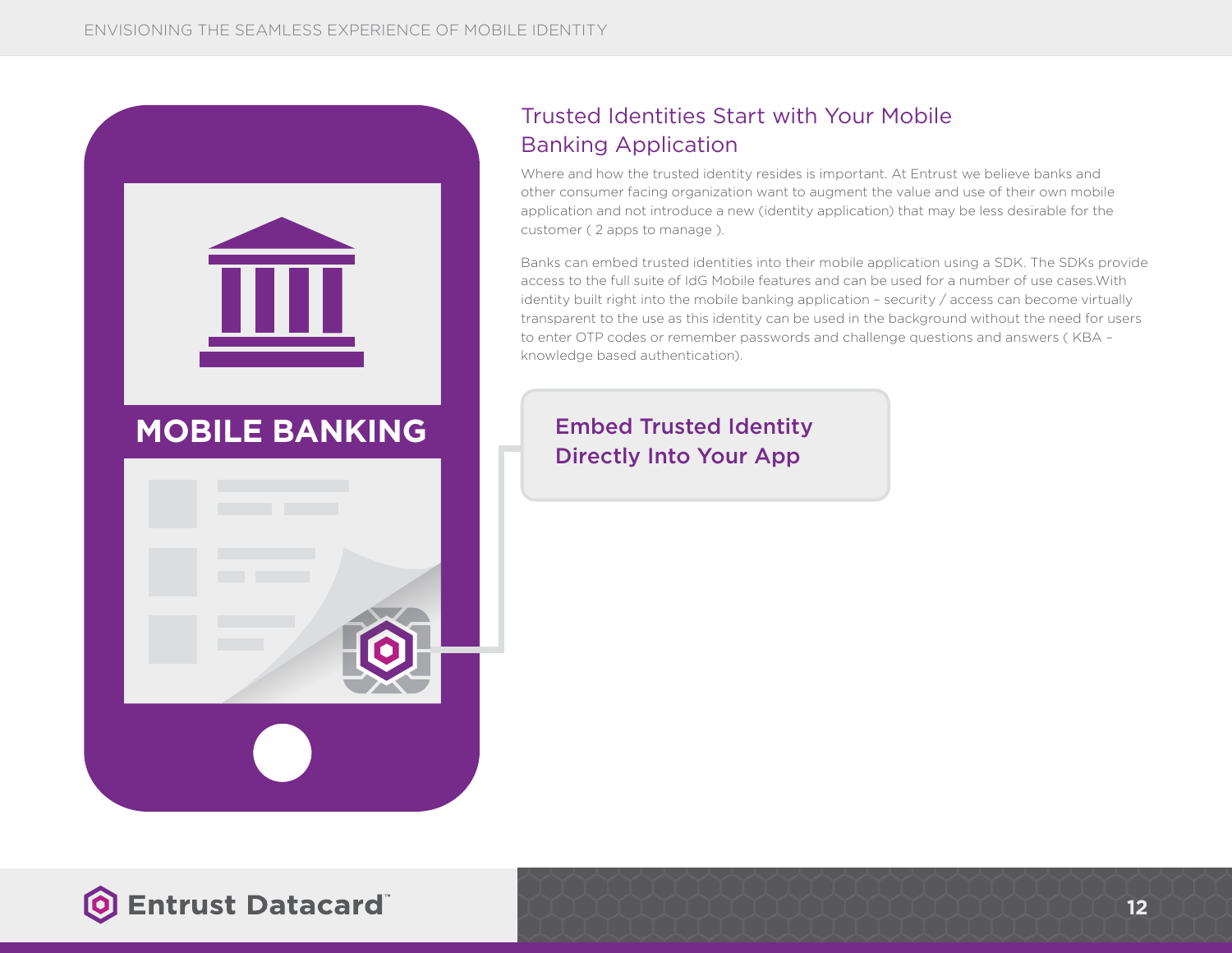### Accessing Mobile Banking

The customer selects their mobile banking application icon on the mobile phone. The app should be protected with biometric access like TouchID or PIN so that IF the customer ever loses their phone – someone cant pick it up and log in.

Once the application is opened, the sign on begins automatically.

Behind the scenes (transparent to the user) the trusted user identity on the phone is validated by the authentication server back at the bank. As well, best in class authentication solutions can do a number of other transparent security checks such as assessing the mobile device fingerprint, the geo-location and even a fraud "risk score" from third party fraud engine. All this happens in micro-seconds.

**13**

The user in logged into mobile banking and all they did was open the application with a fingerprint check. No passwords – no hardware tokens – no challenge questions…



#### Mobile Banking Access

**O** Entrust Datacard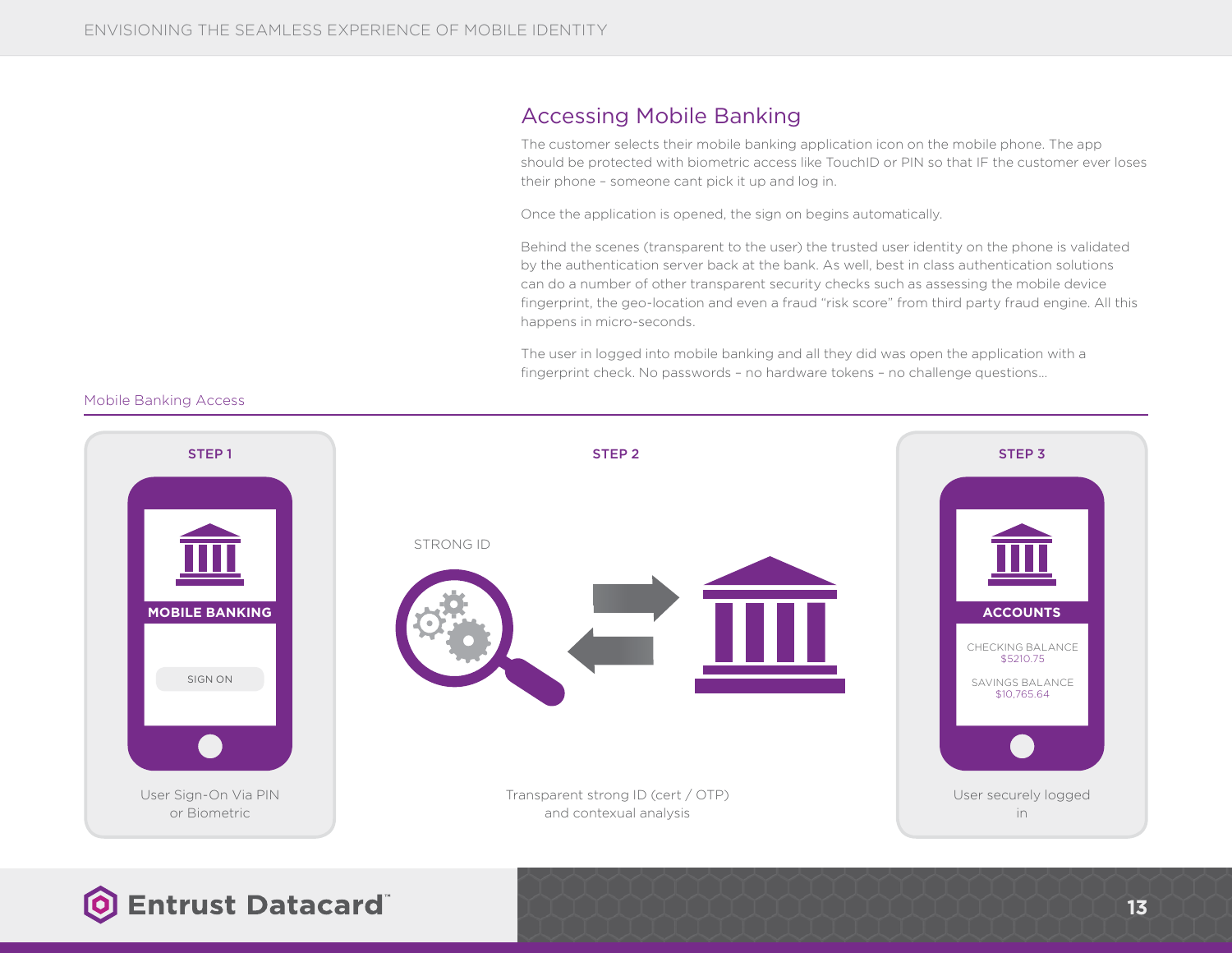#### Accessing Online Banking

With mobile identity, a customer no longer must recall and input a complex username and password to access web applications like online banking. Instead, a user is sent a [push notification](http://searchmobilecomputing.techtarget.com/definition/push-notification) directly to their secure mobile device to authenticate the web session. The customer simply confirms with a click — no password required — that they are, in fact, initiating a web session.



#### Online Banking Access

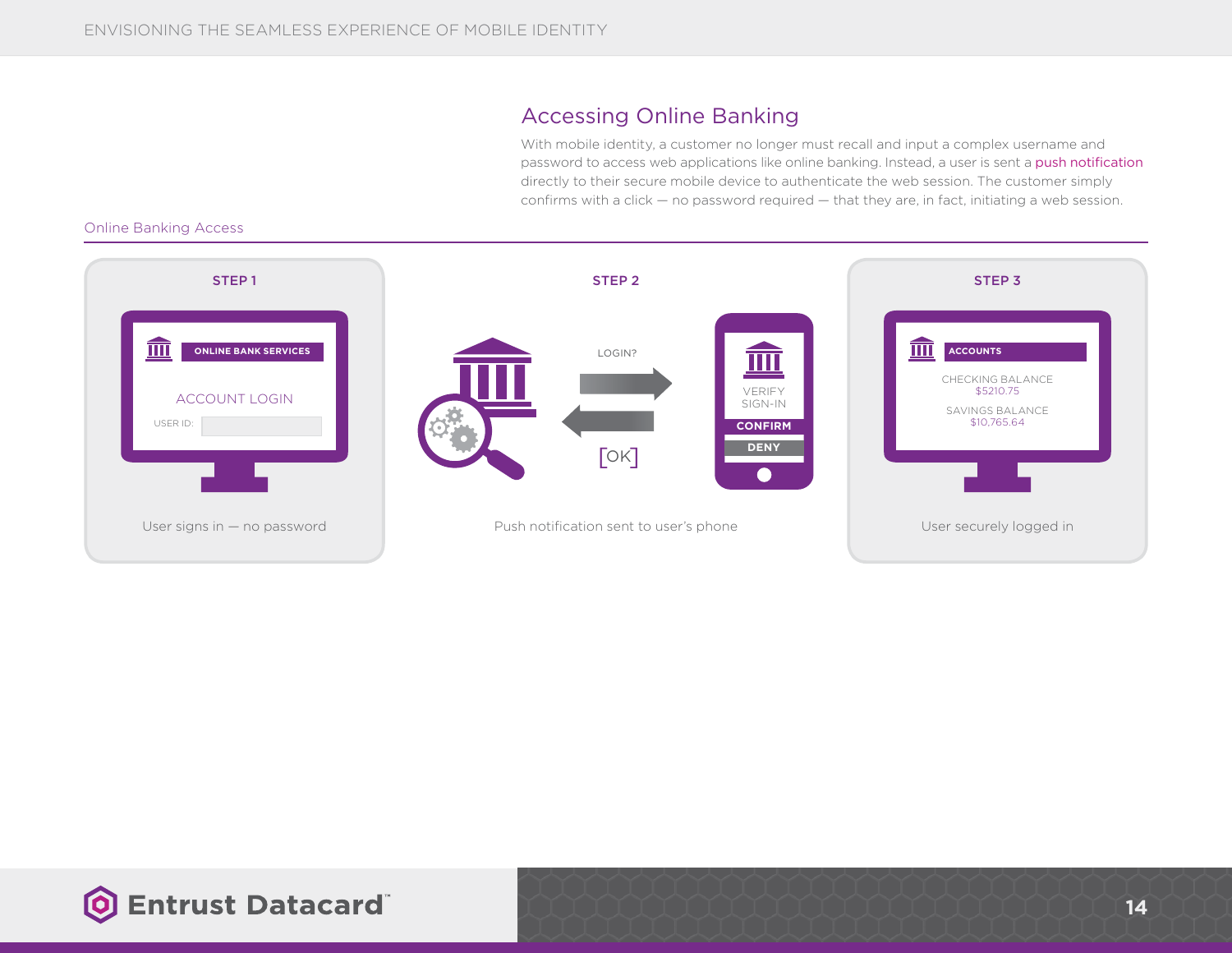#### Making Online Transactions

When making an online transfer, how can a customer be sure the system is not infected with malware ready to intercept the transaction? With a mobile security solution, a push notification can be sent directly to the secure mobile device, enabling the customer to verify the transaction details. Customers receive instant confirmation if a transaction is successful — and can immediately flag fraudulent transactions.

Defeating Account Takeovers / Man In The Browser Attacks



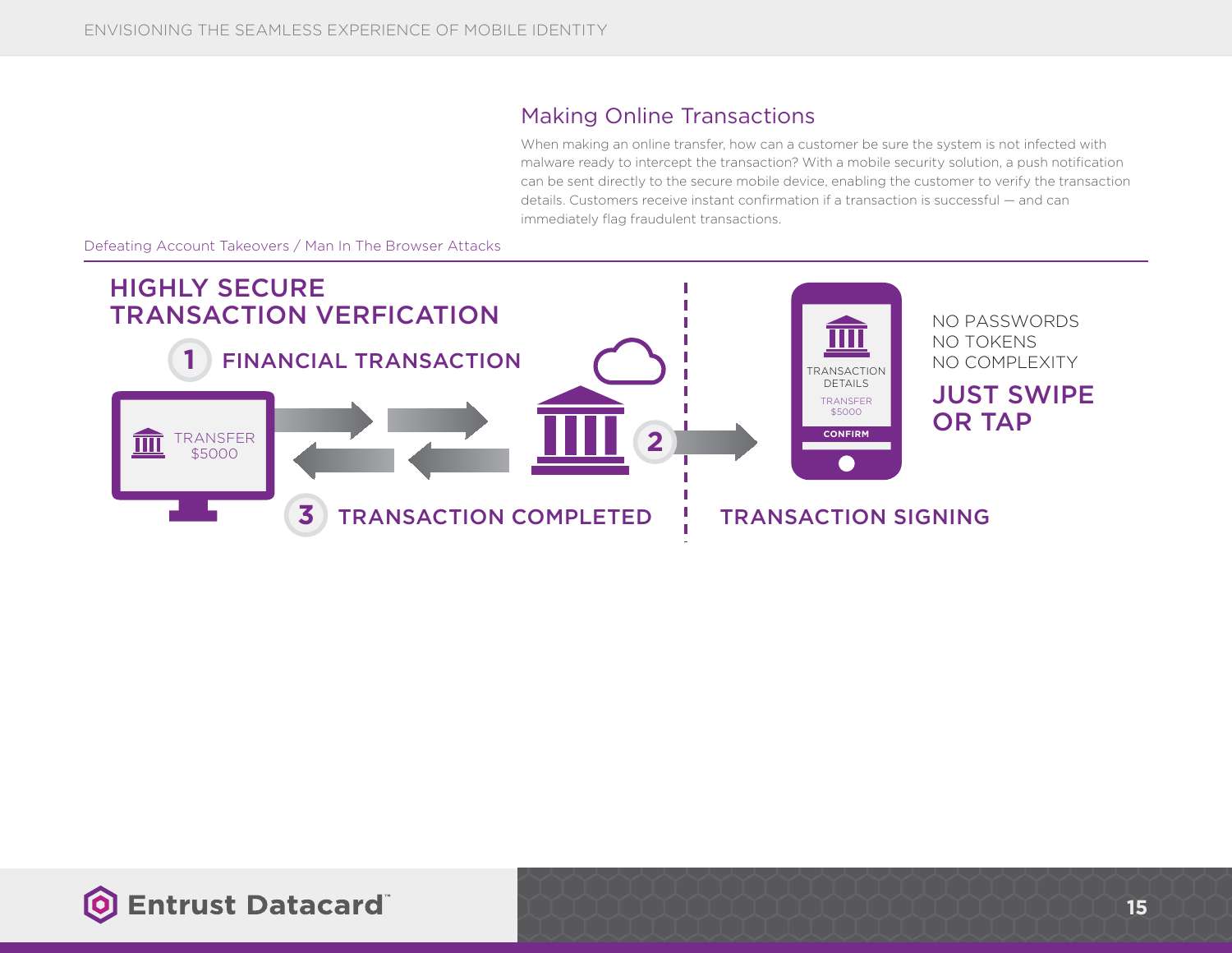In certain situations, customers may not have an active data connection to receive push notification on their mobile phones. Transaction verification using the mobile QR code reader provides the same level of transaction security and only involves a few more keystrokes to enter an OTP on the online channel to complete the transaction.

#### Transaction Verification When No Data Connection Exists



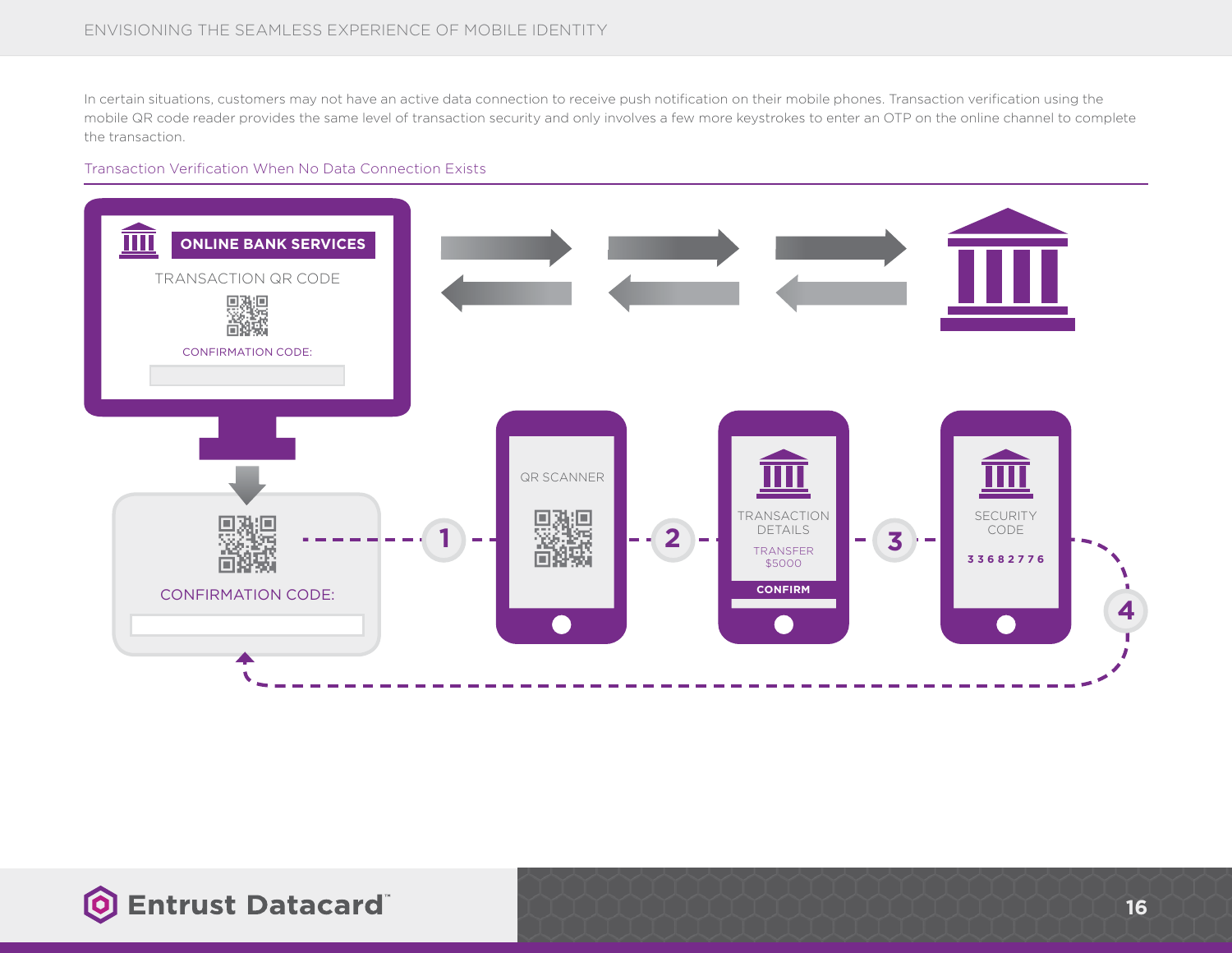### On-the-Go Transaction Signing

Many consumer transactions require formal, signed approval — from credit card and loan applications to contracts and special offers. A truly seamless experience must include digital signing capabilities for on-the-go, anytime-anywhere approval — but traditional digital signing is difficult to deploy and even harder for customers to use. A mobile identity platform can leverage the built-in biometrics capabilities of a mobile device to allow fast, easy and secure digital signing. The customer receives a notification when a transaction requires a digital signature, and authenticates the digital signature by scanning a fingerprint. This not only enhances the customer experience — it speeds day-to-day business operations and improves internal productivity for financial institutions.

#### Mobile Digital Signatures



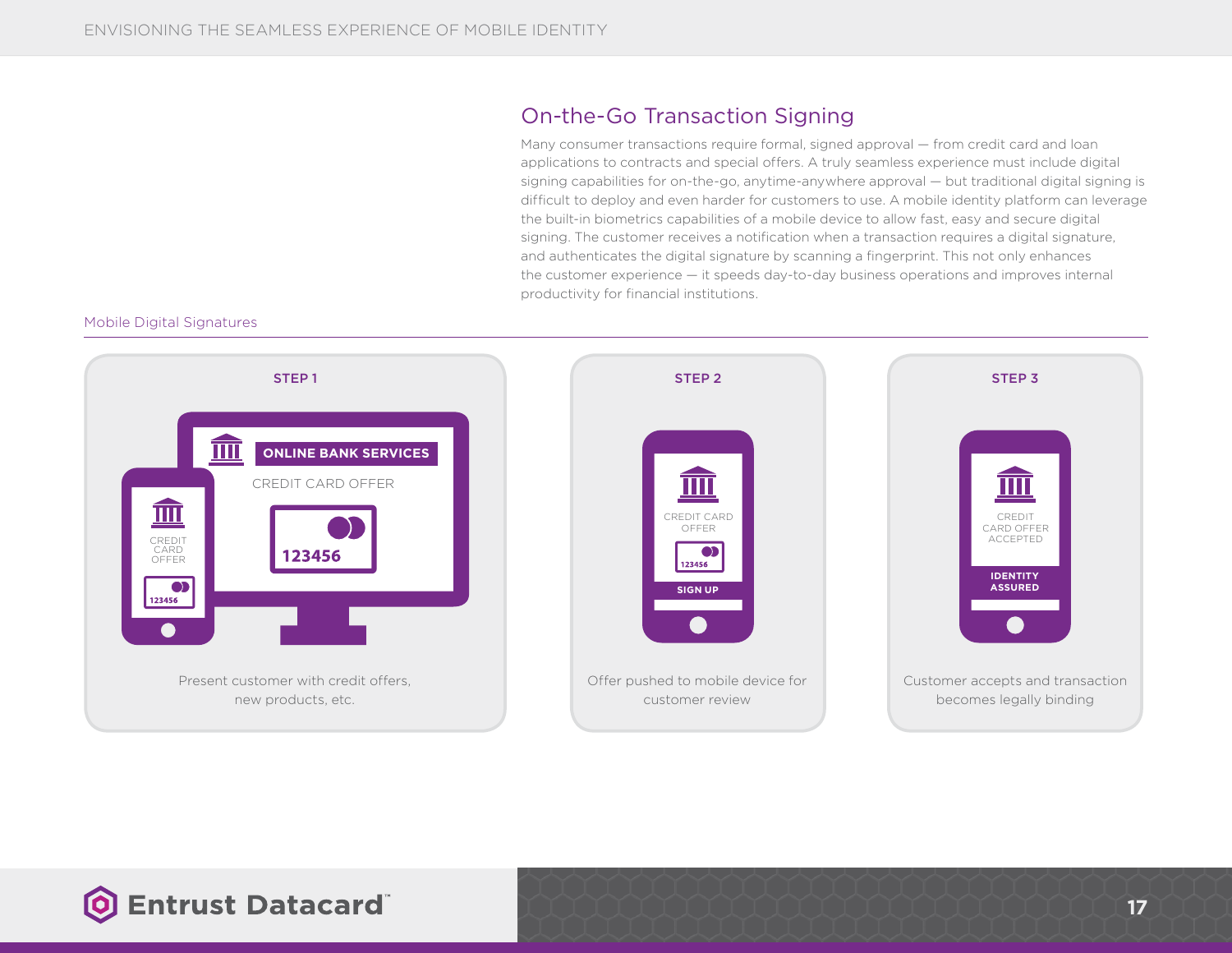### Shopping Online

When shopping online, maintaining a secure transaction while ensuring a seamless, user-friendly experience is difficult. With mobile identity, when an online retailer verifies a customer's sufficient funds with a financial institution, it can also request the consumer to approve the transaction through a push notification to the secure mobile device. With a simple tap on a mobile device, the customer, the financial institution and the retailer gain instant transaction verification.

This type of verification also enables customers to customize guidelines as to which type of transactions they want to receive in real time — those over a specific dollar amount, from specific vendors (eBay, Amazon, etc.) or even originating from a foreign location. This allows the customer to create the perfect balance of added peace of mind without creating added hassle while providing the financial institution with lower risk of fraudulent activity.

In some situations, online transactions requiring verification cannot be verified via push notifications due to the absence of a data connection. In these cases, a QR code can be generated on the online banking screen and scanned by the mobile identity application. Transaction details are then presented to the user for review and approval.

#### Defeating Card Not Present (CNP) Fraud



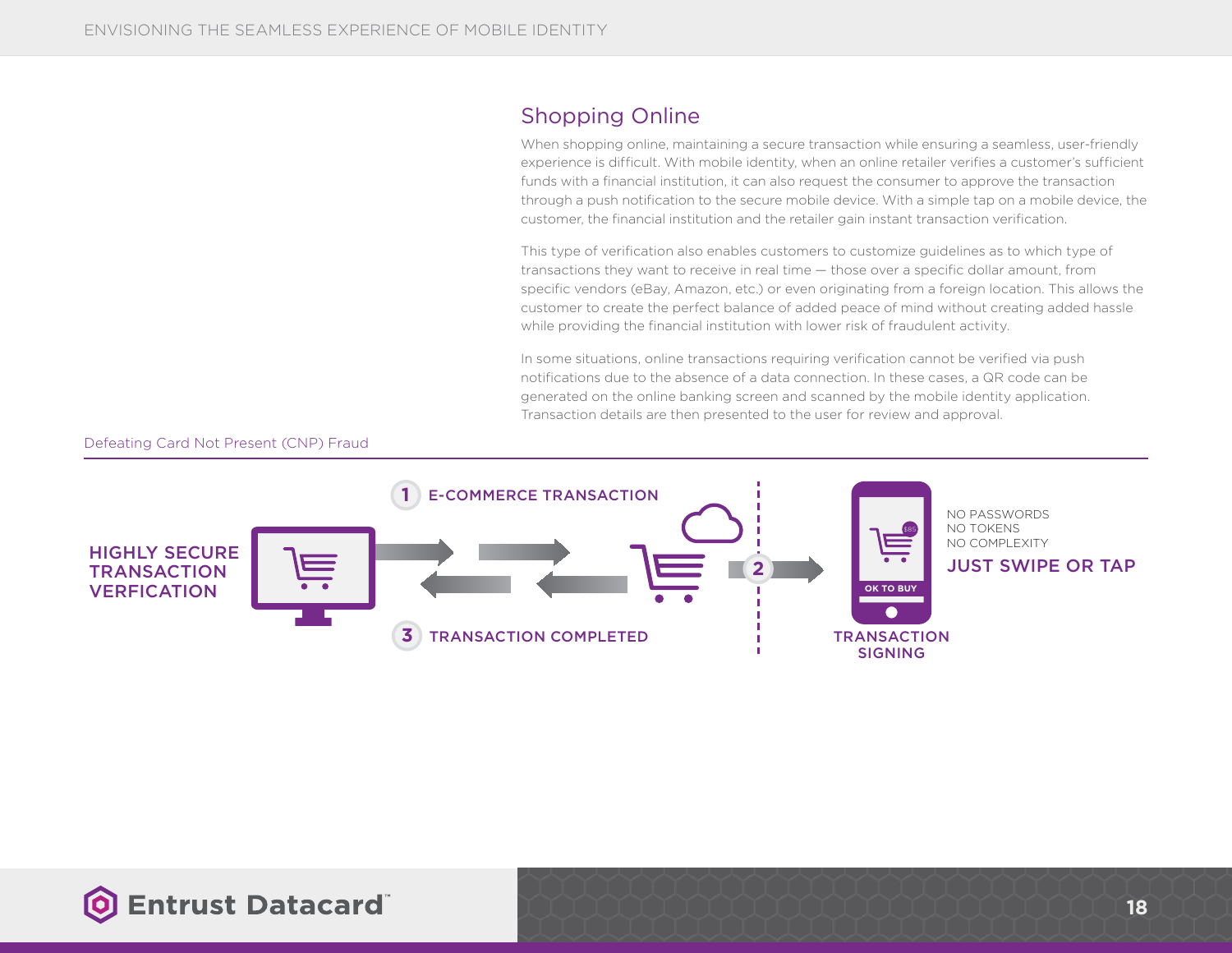### At the ATM or Point-of-Sale — Without Network Access

When a customer uses an ATM or point-of-sale (POS) terminal in a store, mobile identity can add an extra layer of security, verifying the transaction in real time even without network access.

- 1. The ATM or POS terminal displays a unique, transaction-specific QR code on-screen or on a printed receipt.
- 2. The customer scans the QR code with the secure mobile device.
- 3. The customer reviews the transaction information and confirms via mobile PIN or TouchID.
- 4. The mobile device displays an 8-character digital signature for the transaction.
- 5. The customer enters the unique digital signature into the ATM or POS terminal.
- 6. The ATM/POS confirms that the digital signature matches the transaction and officially approves the transaction.

#### ATM or Point of Sale QR Code — Mobile No Data Connection



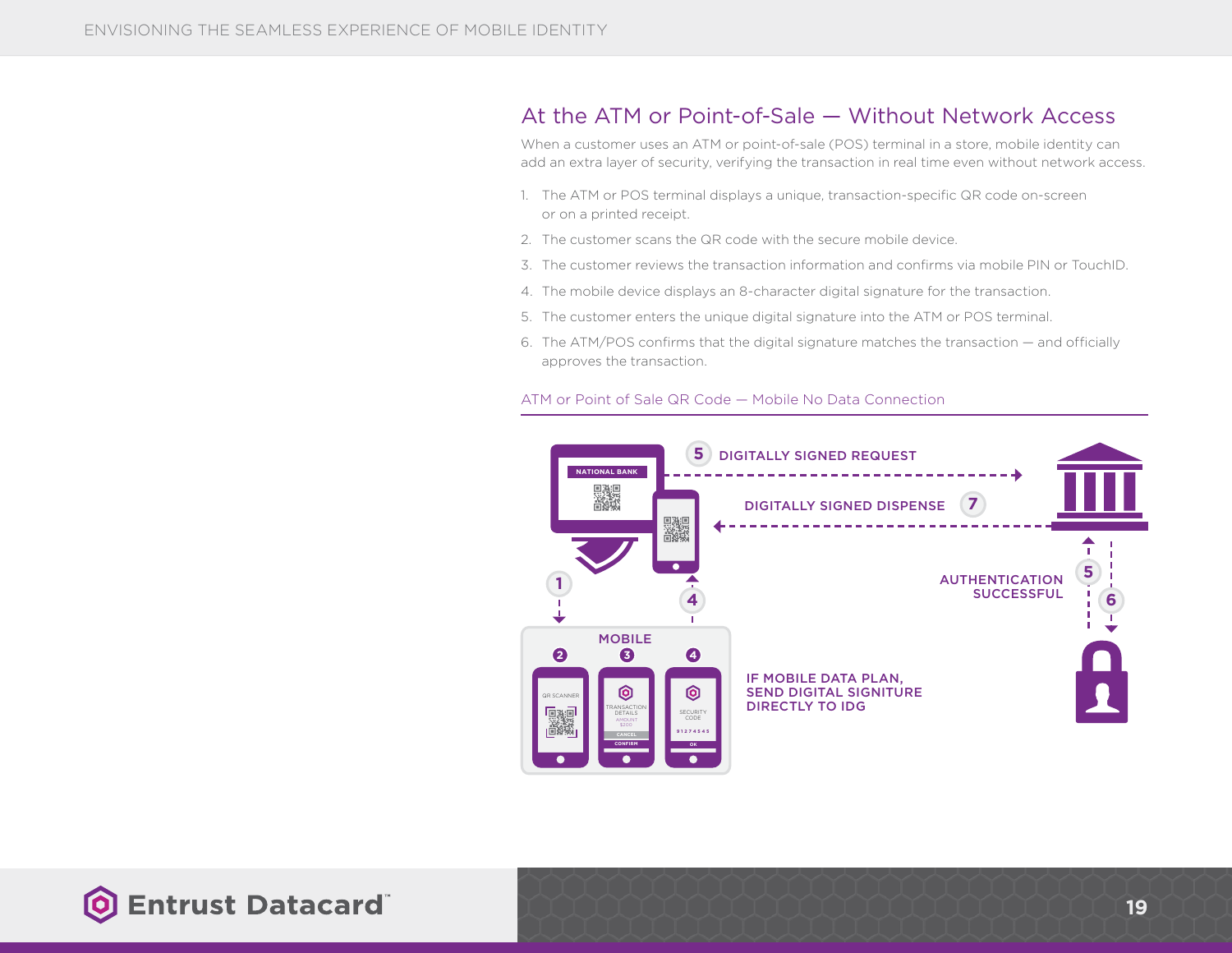### Augmenting a Trusted Mobile Identity with Layered Security

While a trusted mobile identity provide a truly powerful approach to secure access and transactions, the number of attack vectors continue to grow. The best solution implementation will include a layered security approach providing a number of transparent methods to assess and mitigate against risks. The key – is to keep all security transparent and IF you need to engage the cosumer – make sure all the need to do to assure identity is a quick touch, tap or swipe.

#### The Transparent Layers of Strong Identity



RISK VECTORS Jail broken phones Lost/stolen phones Rogue applications Breached credentials Impersonating devices Banking trojans/malware CNP fraud



### **O** Entrust Datacard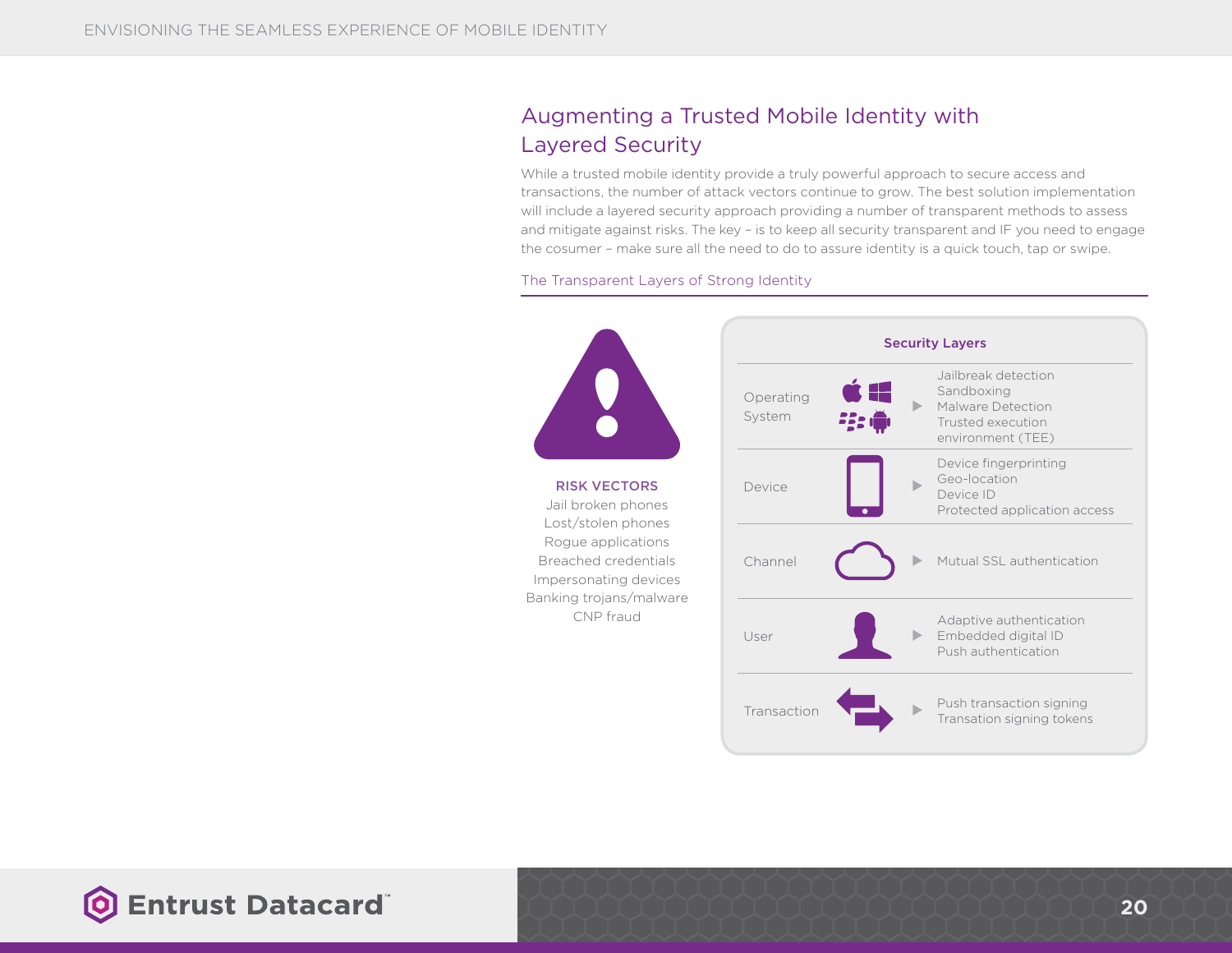

## **Mobile Identity: Anchoring Your Disruptive Innovation**

The diverse and powerful use cases described illuminate the big-picture value of a mobile identity platform. A trusted mobile identity can become the anchor point for an entire strategy for captivating consumers with truly seamless omni-channel convenience. You can provide your customers with a single, trusted identity credential that is already embedded in their daily lives. This single identity empowers the consumer to conduct all their critical interactions from online and mobile to ATM and in-store POS, all the way to call-center inquiries. That same identity unlocks valuable new potential for the consumer, from enhancing transaction security to allowing simplified digital signing, person-to-person payments and even physical access to a branch. Looking to the future, your mobile identity platform offers the agility to become the single trusted identity credential for a vast range of third-party transactions — third-party retailers, social networks, healthcare and even government services. This crucial adaptability serves to make your trusted mobile identity even more essential to your consumers' everyday lives, reinforcing loyalty to build and sustain relationships. In essence, the mobile identity is the anchor point for a financial institution's own disruptive innovation, putting you at the forefront of the "Uberization" of the industry.

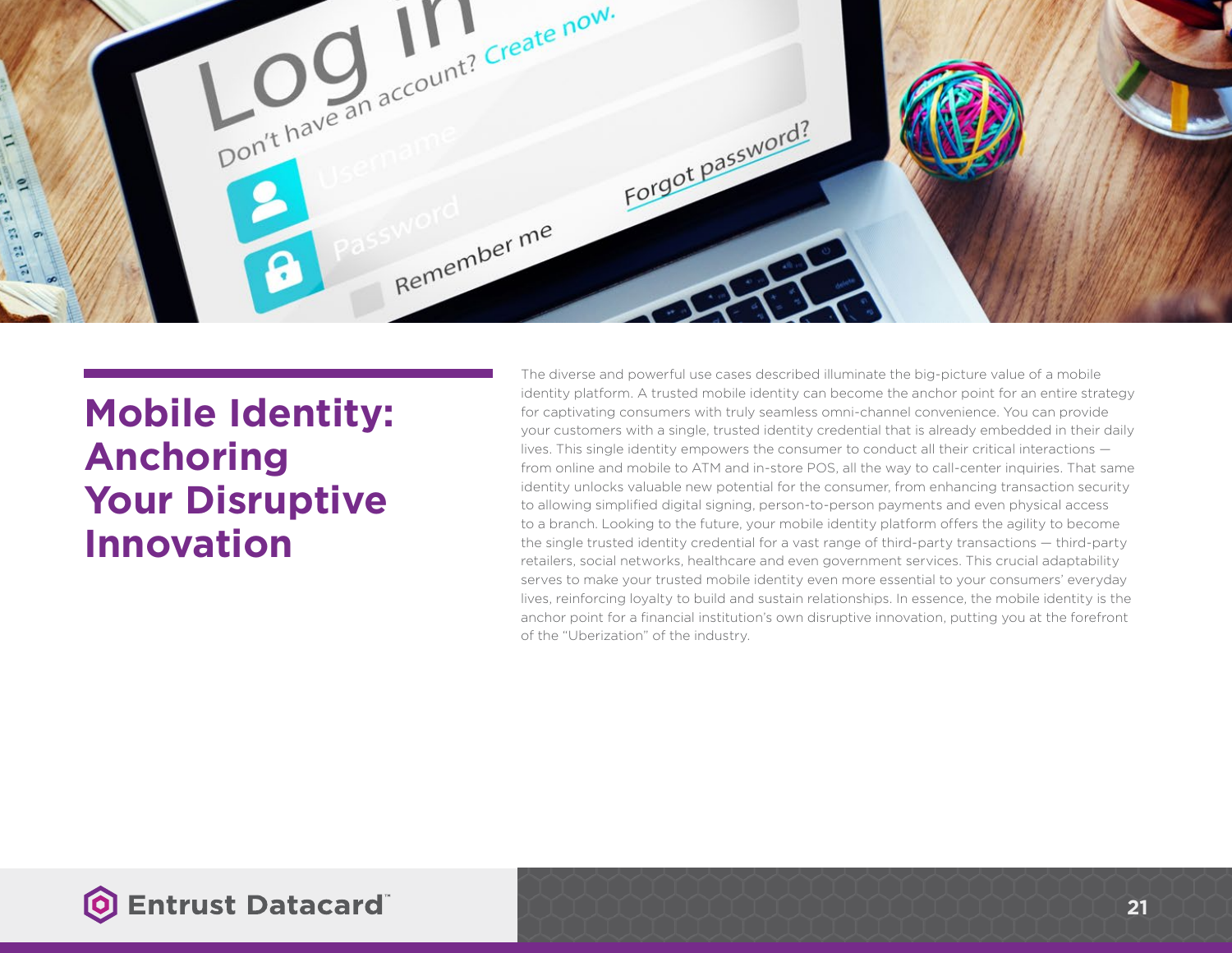

## **Leveraging Mobile Identity to Drive Innovation**

Financial institutions are facing increasingly complex and interconnected ecosystems of mobile devices, online channels and in-branch interactions — compounded by cyber threats that grow in sophistication and frequency daily. The inherent features of today's mobile devices from GPS location to biometrics capabilities — make a mobile identity platform an attractive solution for enhancing network security, identity authentication and transaction verification. These security capabilities give financial institutions the tools they need to mitigate the risk of costly breaches, as well as the equally devastating loss of consumer trust that follows a breach.

At the same time, mobile identity is a natural solution for conquering the threat of "Uberization," providing financial institutions with a potent platform for driving innovation, defining and meeting new customer needs, and delivering simplified, intuitive, seamless customer experiences. Following the lead of disruptive leaders like Airbnb and Facebook, financial institutions can leverage a mobile identity solution to put innovative offerings directly into consumers' hands, turning the mobile devices that consumers love into a powerful tool that instantly connects them with information and services, enables their anytime-anywhere transactions, and delivers a friction-free transition as they move between the digital realm to the real world.